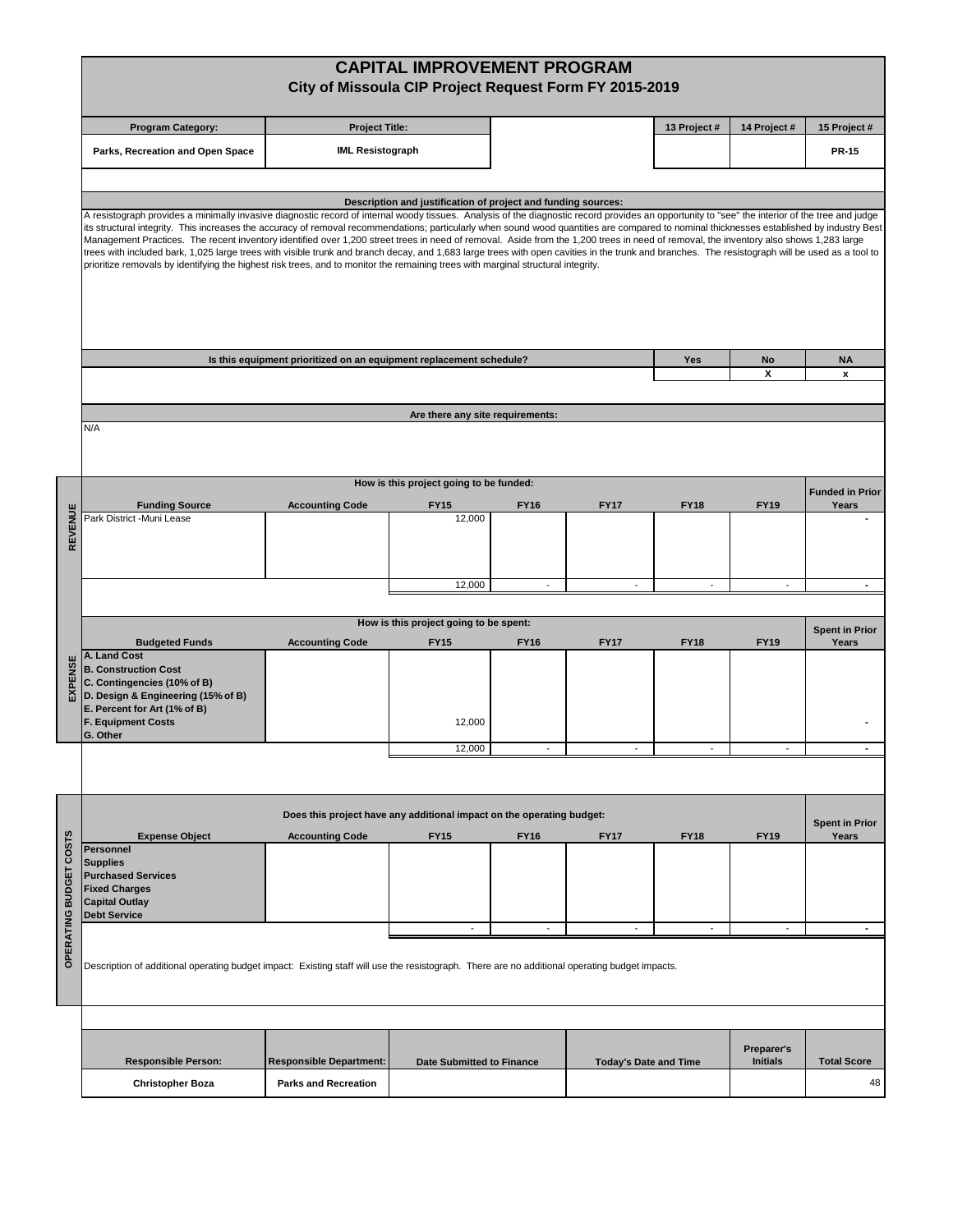| <b>CAPITAL IMPROVEMENT PROGRAM</b><br><b>Project Rating</b><br>(See C.I.P. Instructions For Explanation of Criteria)                                                                                                                                                                   |  |                           |                                                                                                                                                                                                                                                                                                                                                                                                             |                                                                                                                                                                                                                                                                                                                       |                |                              |  |  |  |  |  |  |
|----------------------------------------------------------------------------------------------------------------------------------------------------------------------------------------------------------------------------------------------------------------------------------------|--|---------------------------|-------------------------------------------------------------------------------------------------------------------------------------------------------------------------------------------------------------------------------------------------------------------------------------------------------------------------------------------------------------------------------------------------------------|-----------------------------------------------------------------------------------------------------------------------------------------------------------------------------------------------------------------------------------------------------------------------------------------------------------------------|----------------|------------------------------|--|--|--|--|--|--|
|                                                                                                                                                                                                                                                                                        |  |                           |                                                                                                                                                                                                                                                                                                                                                                                                             |                                                                                                                                                                                                                                                                                                                       |                |                              |  |  |  |  |  |  |
| Parks, Recreation<br><b>IML Resistograph</b><br>and Open Space                                                                                                                                                                                                                         |  |                           |                                                                                                                                                                                                                                                                                                                                                                                                             |                                                                                                                                                                                                                                                                                                                       |                | <b>PR-15</b>                 |  |  |  |  |  |  |
| <b>Qualitative Analysis</b>                                                                                                                                                                                                                                                            |  | Yes                       | No                                                                                                                                                                                                                                                                                                                                                                                                          | <b>Comments</b>                                                                                                                                                                                                                                                                                                       |                |                              |  |  |  |  |  |  |
| 1. Is the project necessary to meet federal,<br>state, or local legal requirements? This cri-<br>terion includes projects mandated by Court<br>Order to meet requirements of law or other<br>requirements. Of special concern is that the<br>project be accessible to the handicapped. |  | x                         |                                                                                                                                                                                                                                                                                                                                                                                                             |                                                                                                                                                                                                                                                                                                                       |                |                              |  |  |  |  |  |  |
| 2. Is the project necessary to fulfill a con-<br>tractual requirement? This criterion includes<br>Federal or State grants which require local<br>participation. Indicate the Grant name and<br>number in the comment column.                                                           |  |                           | x                                                                                                                                                                                                                                                                                                                                                                                                           |                                                                                                                                                                                                                                                                                                                       |                |                              |  |  |  |  |  |  |
| 3. Is this project urgently required? Will de-<br>lay result in curtailment of an essential ser-<br>vice? This statement should be checked<br>"Yes" only if an emergency is clearly indi-<br>cated; otherwise, answer "No". If "Yes",<br>be sure to give full justification.           |  |                           | X                                                                                                                                                                                                                                                                                                                                                                                                           |                                                                                                                                                                                                                                                                                                                       |                |                              |  |  |  |  |  |  |
| 4. Does the project provide for and/or im-<br>prove public health and/or public safety?<br>This criterion should be answered "No" un-<br>less public health and/or safety can be<br>shown to be an urgent or critical factor.                                                          |  | х                         |                                                                                                                                                                                                                                                                                                                                                                                                             | There are over 20,000 street trees overhanging city streets. All of the trees pose some level of risk to public safety;<br>some more than others. The resistograph provides a tool to identify high risk trees that will fail and fall on vehicles,<br>bicyclists or pedestrians, and remove them in a timely manner. |                |                              |  |  |  |  |  |  |
| <b>Quantitative Analysis</b>                                                                                                                                                                                                                                                           |  | Raw<br>Score<br>Range     |                                                                                                                                                                                                                                                                                                                                                                                                             | <b>Comments</b>                                                                                                                                                                                                                                                                                                       | Weight         | <b>Total</b><br><b>Score</b> |  |  |  |  |  |  |
| 5. Does the project result in maximum<br>benefit to the community from the<br>investment dollar?                                                                                                                                                                                       |  | $(0-3)$<br>3              | As it stands, the urban forest has a value over \$75,000,00. The recent tree census identified over<br>1,200 trees with various structural deficiencies. Additional trees will be added to the list as they<br>$5\phantom{.0}$<br>decline and decay. The resistograph provides a way to determine the order of removal. It also<br>reduces the number of unnecessary tree removals within the urban forest. |                                                                                                                                                                                                                                                                                                                       |                |                              |  |  |  |  |  |  |
| 6. Does the project require speedy<br>implementation in order to assure its<br>maximum effectiveness?                                                                                                                                                                                  |  | $(0-3)$<br>$\overline{2}$ | To date, 98 of the over 1,200 trees have been removed. An estimated 8,500 additional trees will<br>be added to the census when inventory work is completed this Summer, with 500 of those in need<br>$\overline{4}$<br>of removal. Complete analysis of the high risk trees will begin in the Fall of 2014.                                                                                                 |                                                                                                                                                                                                                                                                                                                       |                |                              |  |  |  |  |  |  |
| 7. Does the project conserve energy,<br>cultural or natural resources, or reduce<br>pollution?                                                                                                                                                                                         |  | $(0-3)$<br>3              | The resistograph preserves a natural resource, our street trees. The information gathered by the<br>resistograph will allow staff to make better decisions on which trees must be removed and which<br>3<br>trees can be retained for a period of time.                                                                                                                                                     |                                                                                                                                                                                                                                                                                                                       |                |                              |  |  |  |  |  |  |
| 8. Does the project improve or expand<br>upon essential City services where such<br>services are recognized and accepted as<br>being necessary and effective?                                                                                                                          |  | $(0-2)$<br>$\overline{2}$ |                                                                                                                                                                                                                                                                                                                                                                                                             | The public has a reasonable expectation they can use streets, sidewalks, trails and parks without<br>fear of branches or trees falling on them. The resistograph provides a tool to identify and address<br>problem trees before they fail.                                                                           | $\overline{4}$ | 8                            |  |  |  |  |  |  |
| 9. Does the project specifically relate to the<br>City's strategic planning priorities or other<br>plans?                                                                                                                                                                              |  | $(0-3)$<br>$\overline{2}$ |                                                                                                                                                                                                                                                                                                                                                                                                             | Managing and maintaining the urban forest is consistent with the city's Comprehensive plan. In<br>order to achieve the priorities of plan, staff needs the tools to accurately determine which trees<br>have reached a point where they are now a greater risk than benefit.                                          |                |                              |  |  |  |  |  |  |
|                                                                                                                                                                                                                                                                                        |  |                           |                                                                                                                                                                                                                                                                                                                                                                                                             | <b>Total Score</b>                                                                                                                                                                                                                                                                                                    |                | 48                           |  |  |  |  |  |  |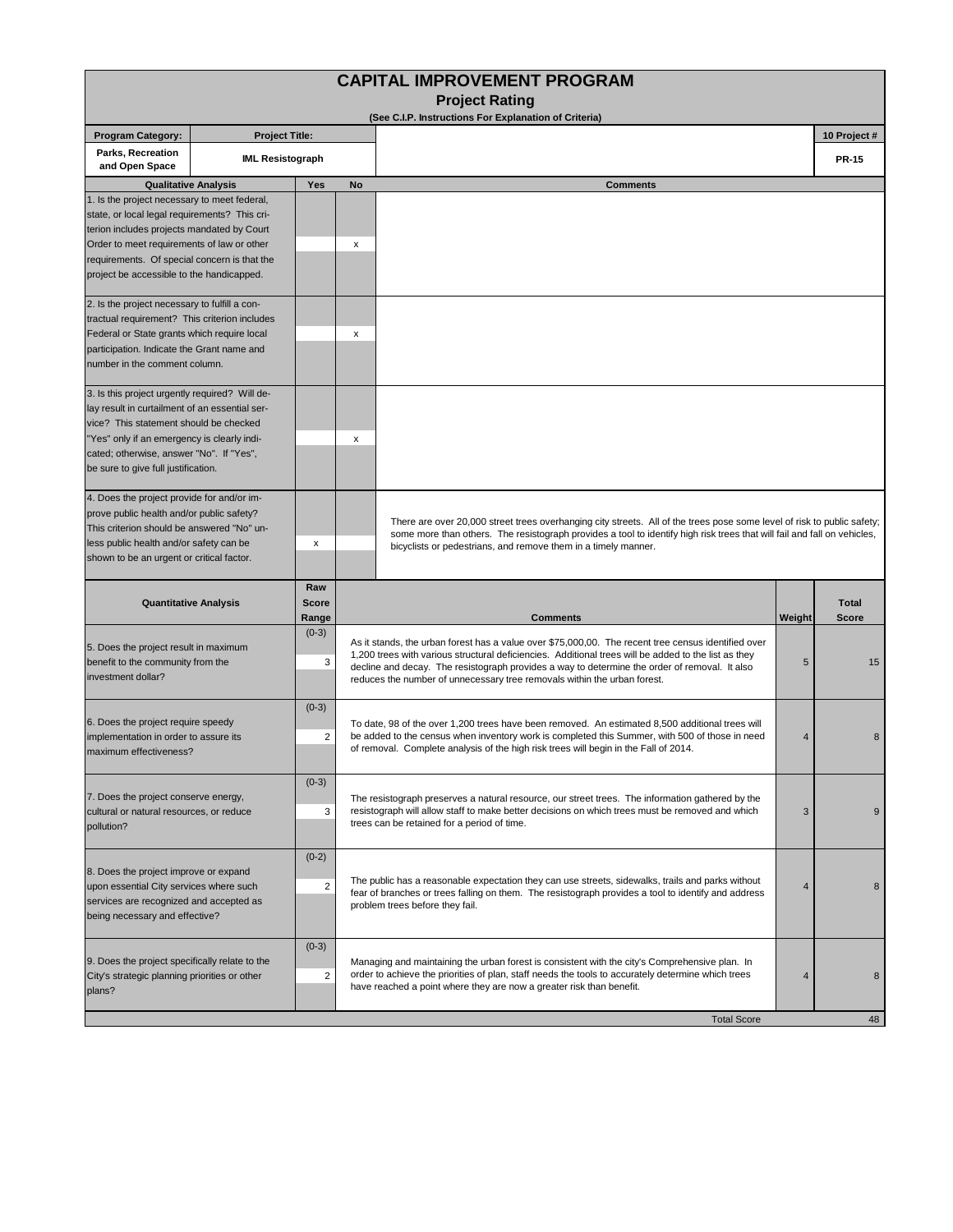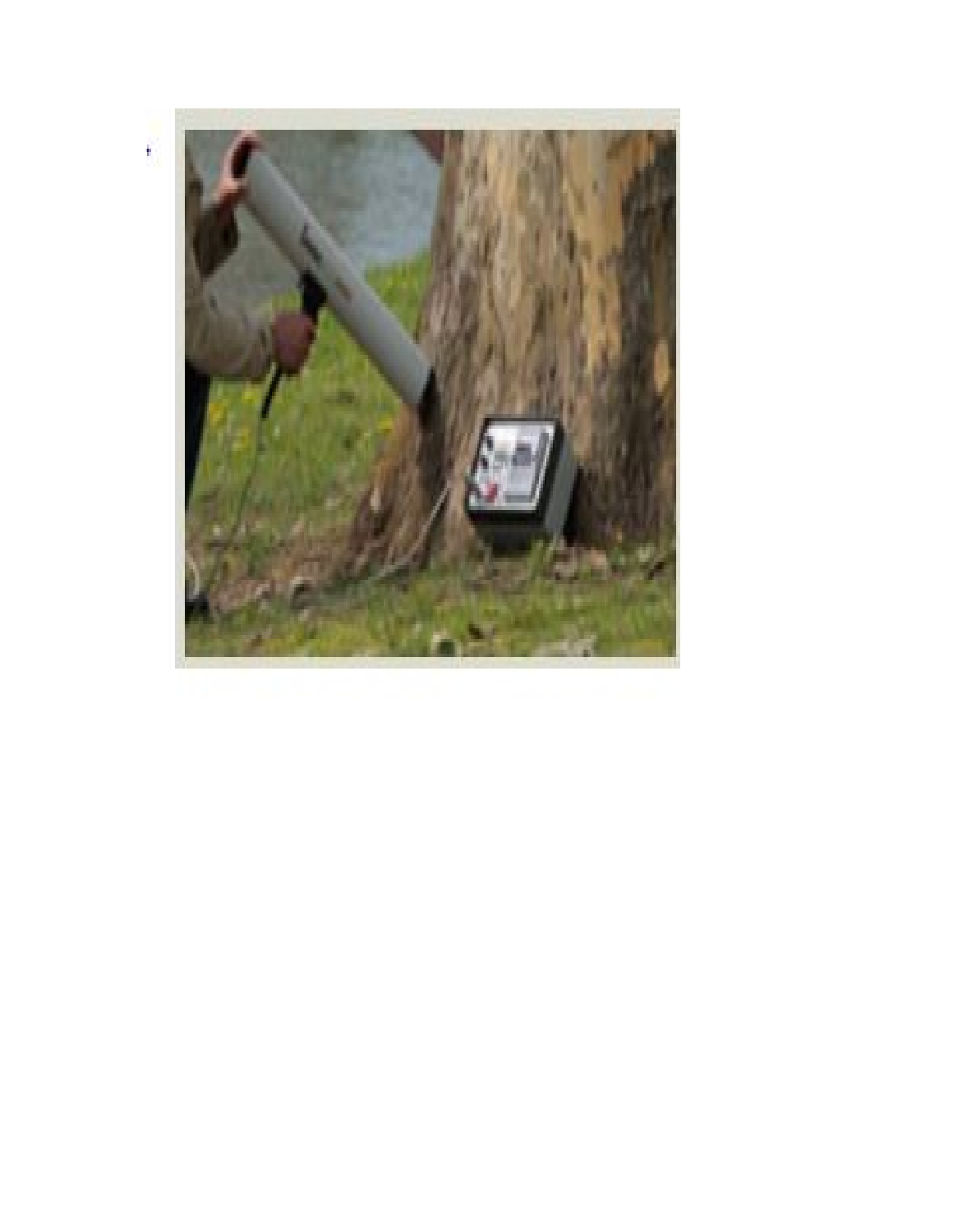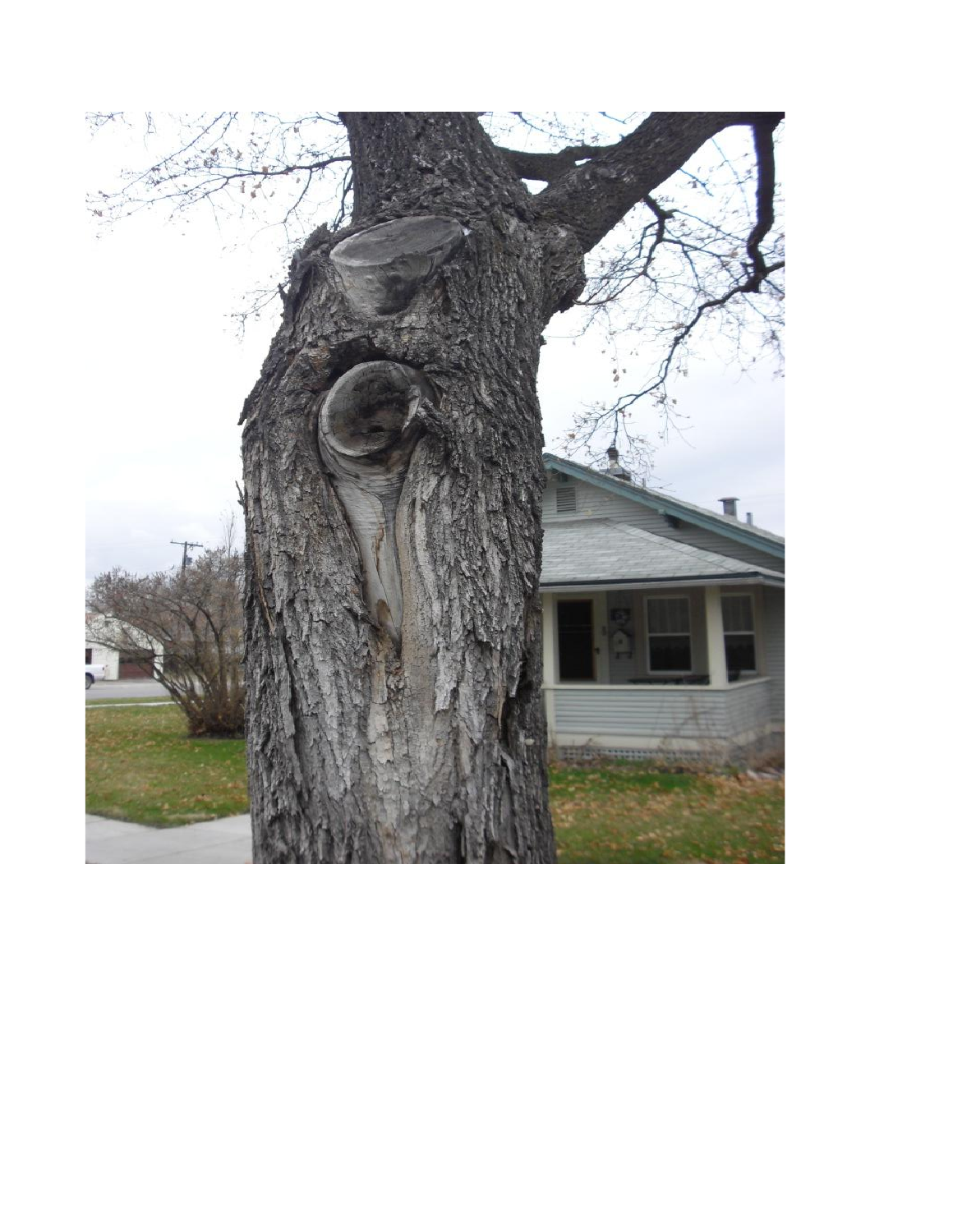